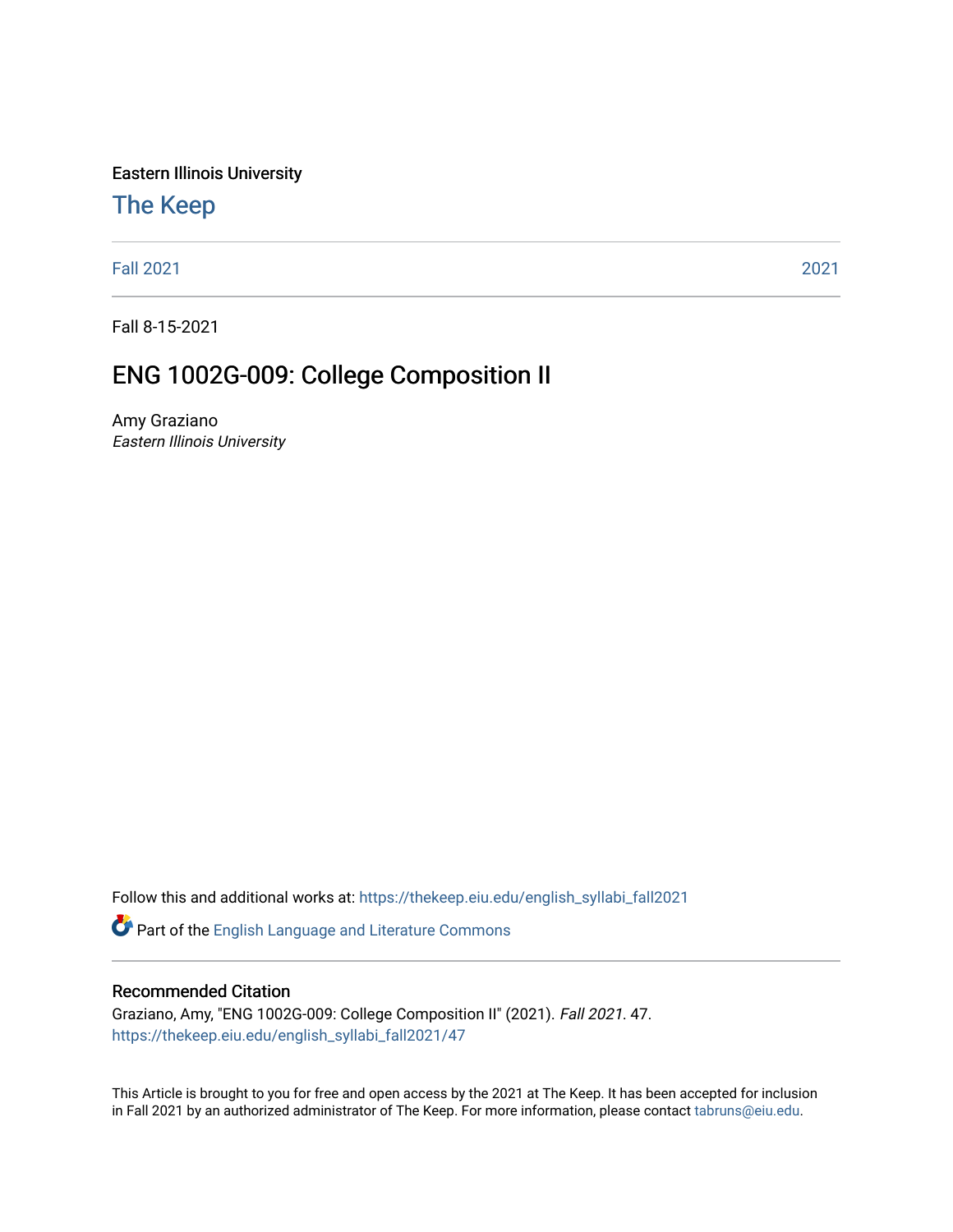# **EASTERN ILLINOIS UNIVERSITY ENGLISH 1002G-009/ FALL 2021 COLLEGE COMPOSITION** II

**MWF 2:00-2:50 PM** 

#### **MLK JR. UNIVERSITY UNION**

#### **Arcola/Tuscola Room**

**3 credits** 

**INSTRUCTOR:** Amy Graziano

**OFFICE:** Coleman Hall 3055

**OFFICE HOURS:** Virtual and/or by appointment

**EMAIL:** algraziano@eiu.edu

#### I. **REQUIRED TEXTS:**

- Everything's an Argument,  $8<sup>th</sup>$  Edition
- Rereading America, 11th Edition

#### II. **REQUIRED MATERIALS:**

- Writing utensil
- Notebook
- Internet access

#### Ill. **COURSE DESCRIPTION:**

College Composition II focuses on argumentation and the critical inquiry and use of sources and arguments. Course work entails analyzing others' arguments and writing a variety well-researched and ethically responsible arguments. Students gain further practice finding relevant information from a variety of sources and evaluating, synthesizing, and presenting that information.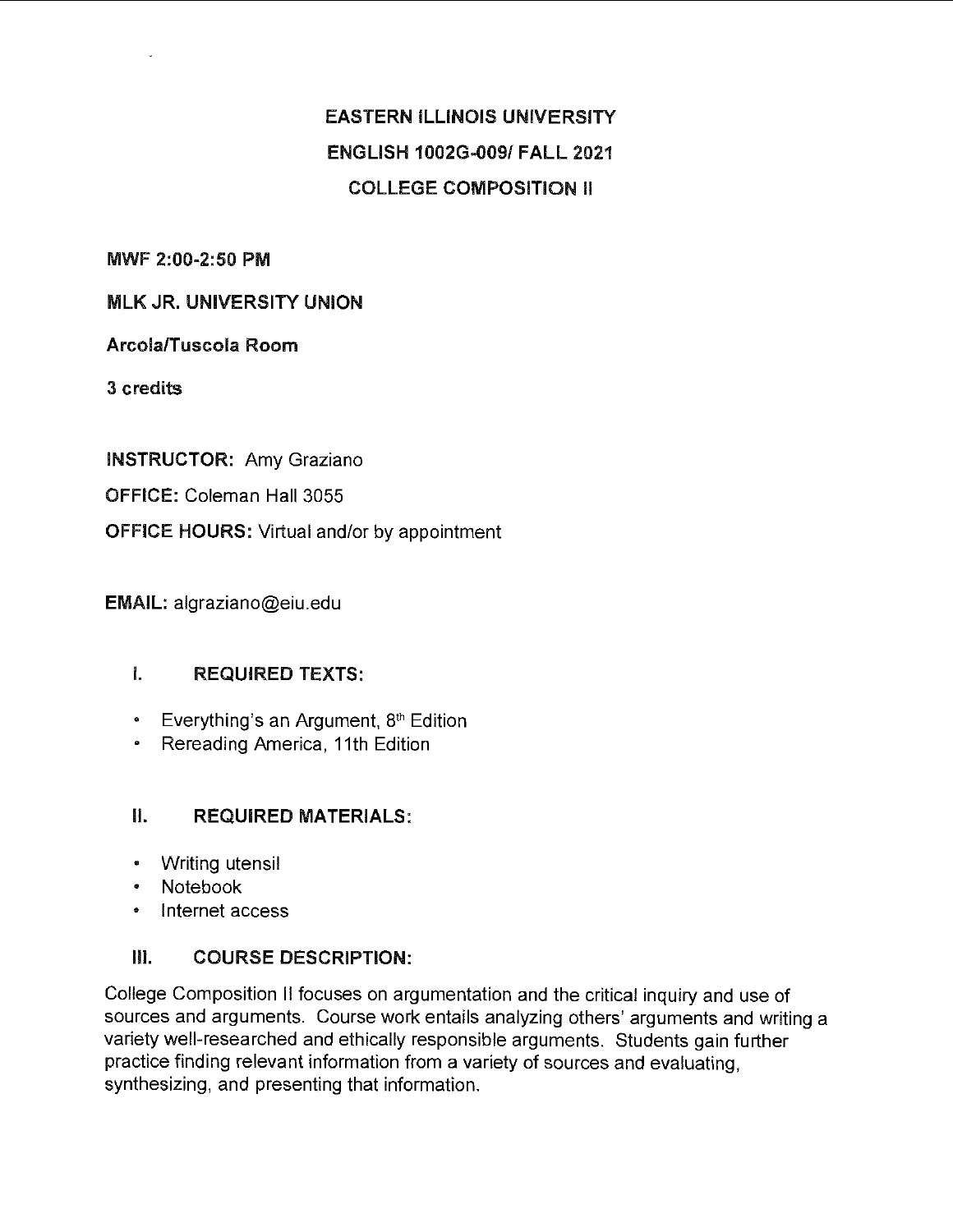### **IV. STUDENT LEARNING OBJECTIVES:**

Students will demonstrate the ability to:

- Apply the principles of argument—claims, reasons, evidence, assumptions, counterarguments, and counter-argumentation-in written documents
- Produce cogent written arguments that consider ideas, issues, problems, and evidence from multiple perspectives
- Evaluate primary and secondary source evidence, including quantitative data, to determine its credibility, appropriateness, and relevance
- Integrate sources ethically, appropriately, and consistently in written documents
- Use data and create graphical data in their writing
- Recognize how to transfer their writing processes, understanding of rhetorical principles, genre awareness, understanding of argumentative principles, and the research process to other writing situations
- Present work in Edited American English

### **V. COURSE REQUIREMENTS, OFFICE HOURS, EMAIL ETIQUETTE:**

**Course Requirements:** This course consists of four major writing assignments, short writing assignments, reading assignments, discussion assignments, and submission of a final portfolio. All submitted work must be typed in 12 pt. Times New Roman font and double-spaced.

Note: The best way to improve is by doing. This class requires a substantial amount of work, but it is manageable with regular/active attendance and participation, solid effort, and time-management on your part.

**Office Hours:** All office hours for this course will be virtual and/or by appointment. If you have any questions about the course or course material, please ask or send an email. I happy to schedule an in-person meeting or a Zoom conference that will work with your schedule. When in doubt, always ask! Spending a few moments to compose an email or to conference can drastically improve your chances of success in the course.

**Email Etiquette:** You should always address instructors respectfully and by title, provide a clear and specific reason for contacting the instructor that leaves no unanswered questions, and close the email with a salutation such as "Thank you," "Sincerely," or "Best," a comma, and your full name. Please include the course name and section number in your subject line.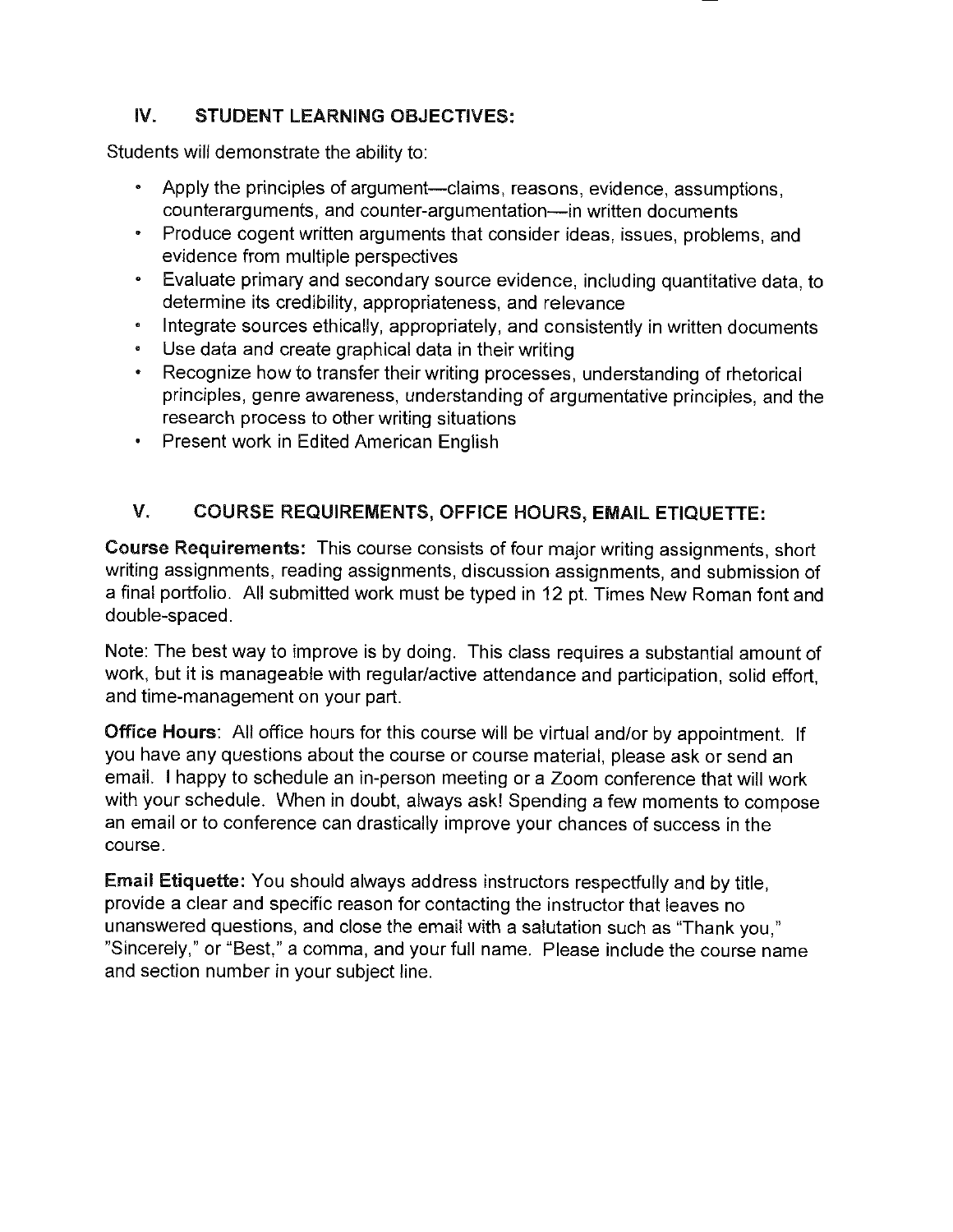### VI. **ATTENDANCE POLICY:**

There will be no attendance policy that results in the deduction of points for each class session missed. Success in the course, however, depends entirely on the student's level of engagement and participation in the course. Excessive absences not recognized by the university as "properly verified absences due to illness, emergency, or participation in an official university activity" will have a significant and deleterious effect on your grade. Excessive absences (5 or more) from online class meetings will make success in this course extremely unlikely.

#### **VII. Late Work:**

As a rule, I do not accept late work, however, in the event of a properly verified absence, please contact me to make alternative arrangements for submission of missed work. Late work due to the aforementioned reasons must be submitted within a reasonable time frame not to exceed one week from the original due date.

#### **VIII. Class Conduct:**

"A positive learning environment relies upon creating an atmosphere where diverse perspectives can be expressed, especially when class discussion is centered on pressing and controversial cultural issues arising from ideas presented in the readings. Students are encouraged to take an active role in class discussions. Honest and respectful dialogue is expected. Disagreement and the challenging of ideas in a supportive and sensitive manner is encouraged. Hostility and disrespectful behavior will not be tolerated. Just as we expect others to listen attentively to our own views, we must reciprocate and listen to others when they speak, especially when we disagree with them. However, in this class, our emphasis will be on engaging in the mutual exploration and analysis of issues as scholars rather than in defending points of view we may have formed outside the classroom." Always be respectful to your classmates and to your instructor.

**Academic Integrity:** Students are expected to maintain principles of academic integrity and conduct as defined in EIU's Code of Conduct (http://www.eiu .ed u/judicial/studentconductcode. php ).

Plagiarism is defined as "The appropriation or imitation of the language, ideas, and/or thoughts of another author, and representation of them as one's own original work" (Random House Dictionary of the English Language), and any teacher who discovers the act of plagiarism has the right and responsibility to impose upon the guilty student an appropriate penalty, up to and including immediate assignment of a grade of F for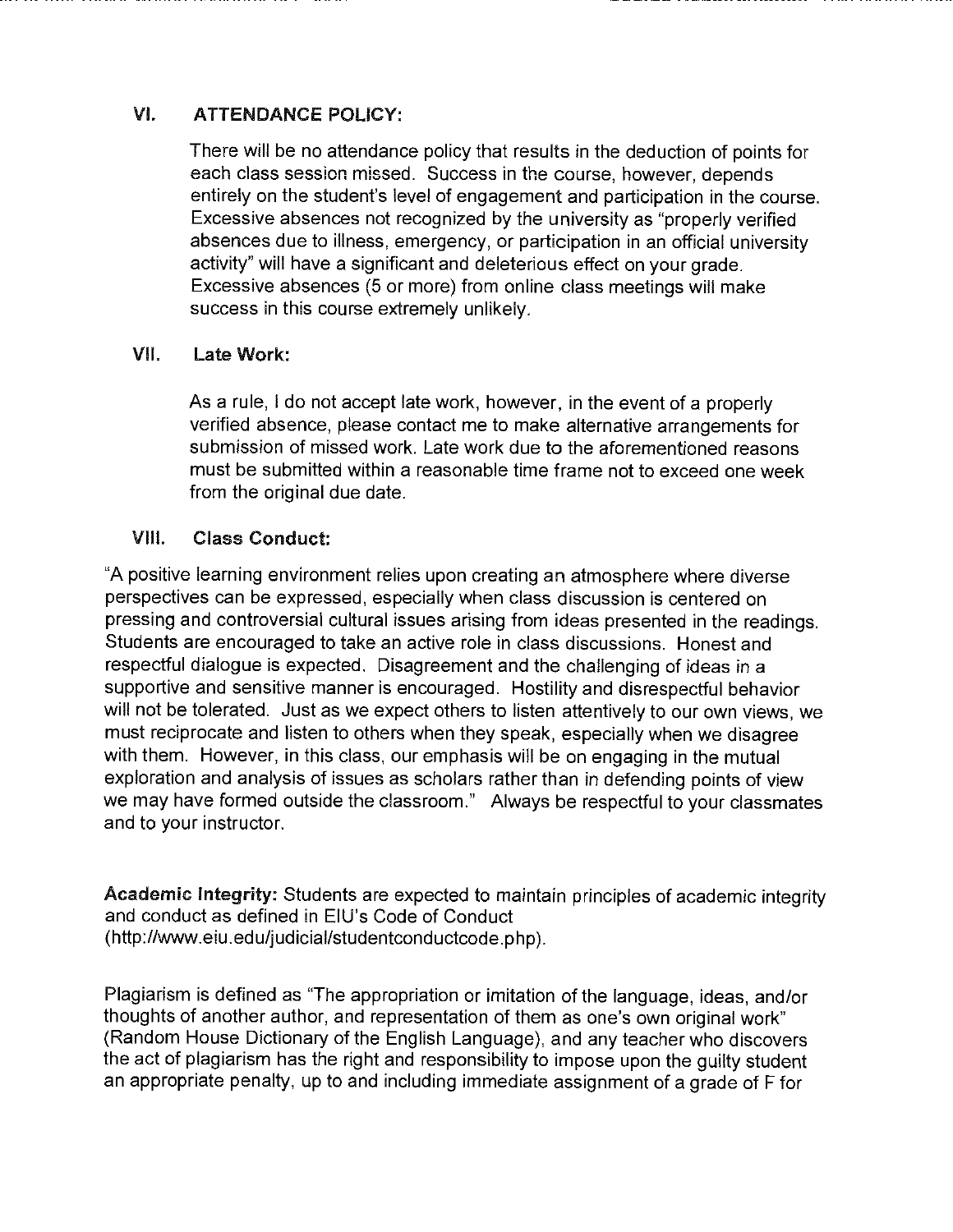the plagiarized work and a grade of F for the course, and to report the incident to the Office of Student Standards. Respect for the work of others should encompass all formats, including print, electronic, and oral sources.

Note: I acknowledge the difference between *intentional and unintentional* plagiarism (such as the incorrect citation of reference materials). Proved intentional plagiarism is a clear violation of EIU's Academic Integrity Policy, and consequently all cases of proved intentional plagiarism will be referred to the Office of Student Standards.

### X. **Students with Disabilities:**

If you are a student with a documented disability in need of accommodations to fully participate in this class, please contact the Office of Student Disability Services (OSDS) in McAfee 1210. All accommodations must be approved through OSDS. Please call 217-581-6583 to make an appointment.

### XI. The EIU Writing Center and Student Success Center:

Students are encouraged to use the EIU Writing Center located in 3110 Coleman Hall. The Writing Center provides free one-on-one conferences to assist students with all phases of writing, from brainstorming a topic through final revision. You may also call to make an appointment at 217-581-5929.

Students who are having difficulty achieving their academic goals are encouraged to contact the Student Success Center (www.eiu.edu/~success) in McAfee 1301 for assistance with time management, test taking, note taking, avoiding procrastination, setting goals, and other skills to support academic achievement. The Student Success Center provides individualized consultations. To make an appointment, call 217-581- 6696.

#### XII. **Grading Scale:**

| $100 - 92\% = A$ | $91-90 = A$   | $89 - 88 = B +$ | $87 - 82 = B$ | $81 - 80 = B$ |
|------------------|---------------|-----------------|---------------|---------------|
| $79-78 = C +$    | $77 - 72 = C$ | $71 - 70 = C$   | $69-60 = D$   | 59 and        |
| $below = F$      |               |                 |               |               |

#### **Overall Grading Scale:**

A. B, C, No Credit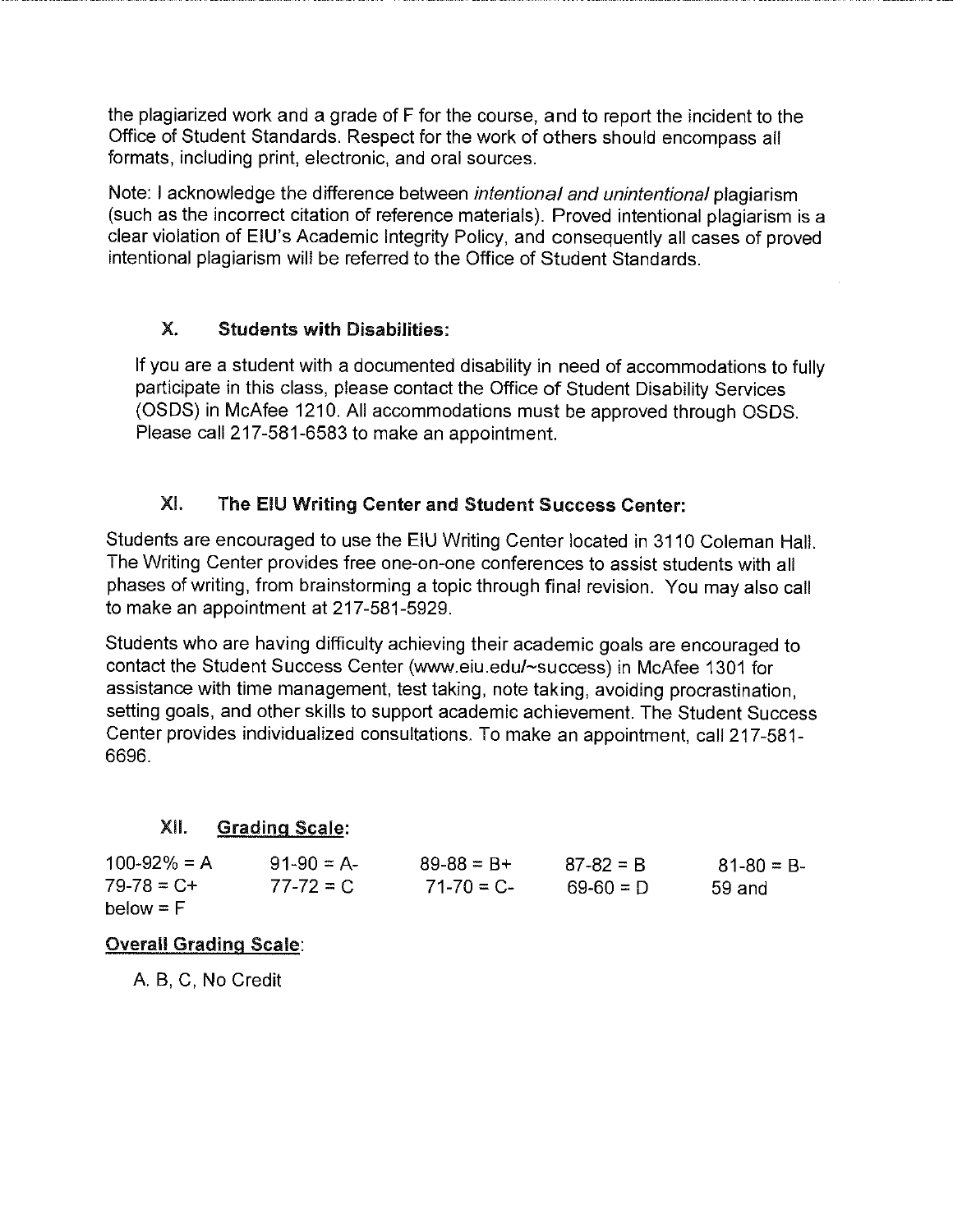#### **XIII. Tentative Points Distribution:**

### **IMaior Writing Assignments**

Essay 1 (2 pp.) 100 pts.

Essay 2 (3 pp.) 100 pts.

Informative Essay (4 pp.) 100 pts.

Persuasive Essay (4 pp.) 100 pts.

**400** 

#### **Short Writing Assignments:**

10@ 10 pts.

**100** 

**Mid-Term Exam** 

**50** 

**Peer Reviews** 

2@10pts.

**20** 

**Presentations** 

Essay Presentation

**100** 

**Final Portfolio** 

+ Reflective Essay (2)

**200** 

**Total Points= 870** + **TBD**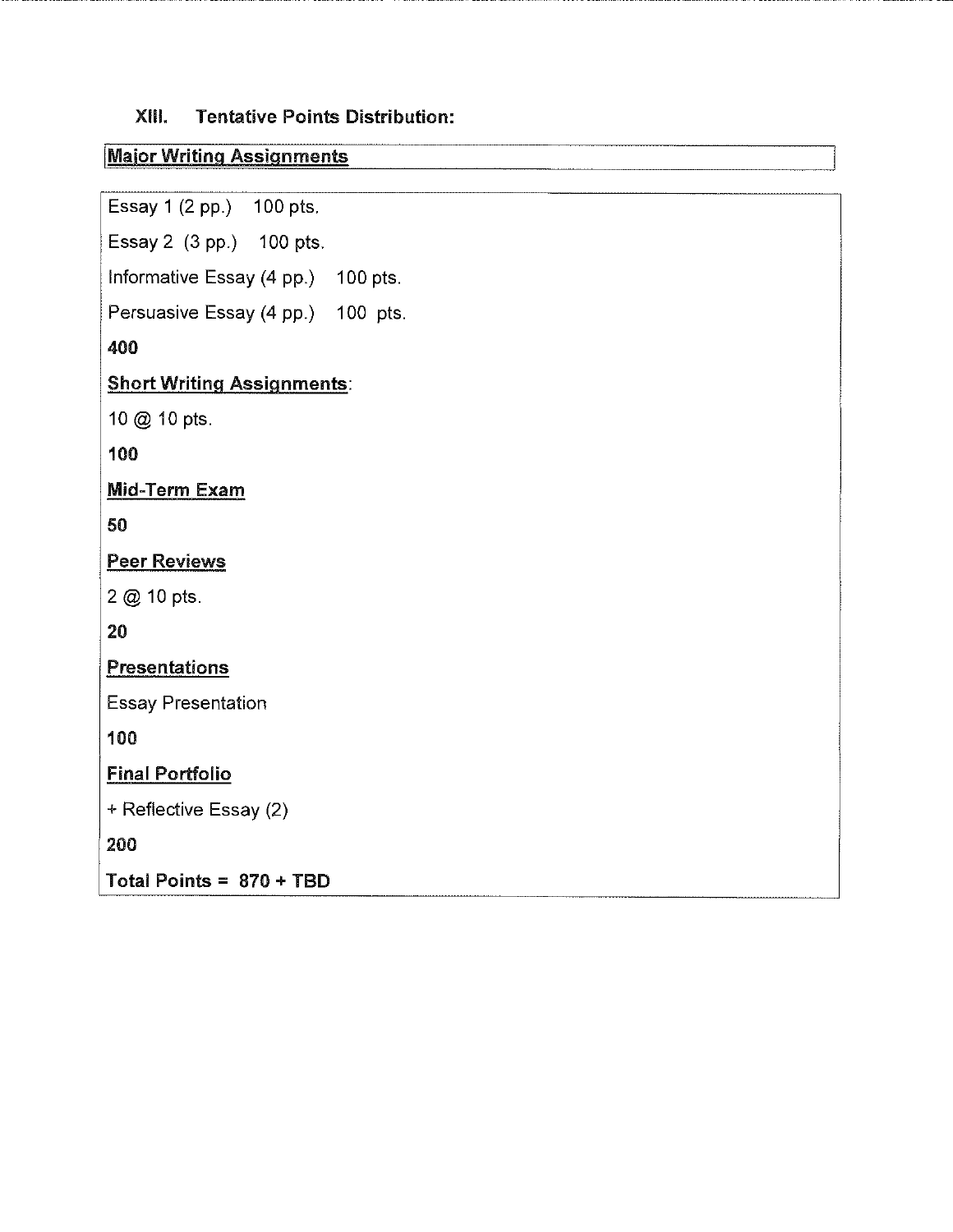#### **ENGLISH 1002 CLASS SCHEDULE**

**UNIT 1: INTRO TO ARGUMENT** 

**M 8/23** SYLLABUS OVERVIEW/INTRODUCTIONS

**W 8/25** LECTURE: ESSAY FUNDAMENTALS/GUIDELINES/ERROR CODE SHEET

F **8/27** LECTURE & DISCUSSION (REVIEW) ANALYSIS/ READ FOR MON: RA SOTO P. 20

**M 8/30** DISCUSSION SOTO. READ FOR WED: RA MACFARQUHAR P. 51 & EA CH 1

**W 9/1** DISCUSSION MACFARQUHAR. READ FOR FRIDAY: EA CH 2

F 9/3 DISCUSSION EA 1. DISCUSSION POST DUE.

**M 9/6** LABOR DAY NO CLASS

**W 9/8** LECTURE EA 2.

**F 9/10** ESSAY 1 PROMPT "WHAT IS ARGUMENT"

**M 9/13** THESIS AND TOPIC PROPOSAL DUE IN CLASS. READ FOR WED: CASHIN P. 88

**W 9/15** DISCUSSION CASHIN.

**F 9/17** ESSAY 1 DUE. READ FOR MONDAY: RA ANYON P. 136

#### **UNIT** II: **CAUSAL ARGUMENT**

**M 9/20** DISCUSSION ANYON. READ FOR WED: ORENSTEIN P. 193

**W 9/22** DISCUSSION ORENSTEIN. READ FOR FRIDAY: EA CHAPTER 11

**F 9/24** LECTURE: CAUSAL ARGUMENT. DISCUSSION POST DUE.

**M 9/27** ESSAY 2 PROMPT "CAUSAL ARGUMENT"

**W 9/29** THESIS AND TOPIC PROPOSAL DUE IN CLASS

**F 10/1** ESSAY 2 DUE/ PEER REVIEW. READ FOR FRI: SCHIPPERS. DISCUSSION POST DUE.

**M 10/4** DISCUSSION SCHIPPERS. READ FOR MON: EA CHAPTER 12

#### UNIT Ill: PROPOSAL ARGUMENT

W 10/6 LECTURE: PROPOSAL ARGUMENT. DISCUSSION EA 12. READ FOR WED: SWIFT (LINK ON D2L)

Fl0/8 DISCUSSION SWIFT. DISCUSSIO POST DUE.

M 10/11 ESSAY 3 PROMPT "PROPOSAL ARGUMENT" /THESIS AND TOPIC PROPOSAL DUE IN CLASS

W 10/13 Midterm EXAM

F 10/15 FALL BREAK NO CLASS

M 10/18 ESSAY 3 "PROPOSAL ARGUMENT" DUE. READ FOR WED: EA CH. 17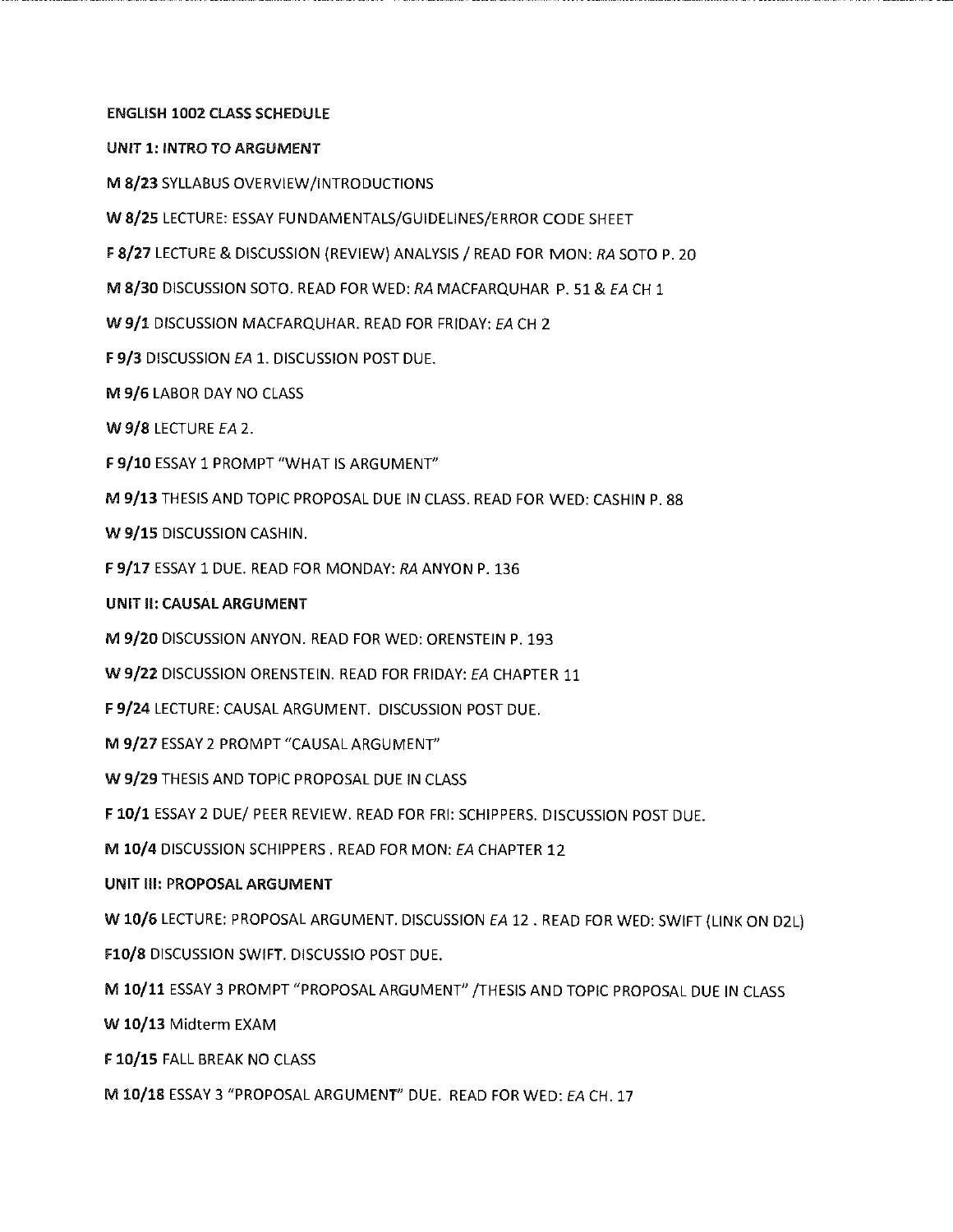#### **UNIT IV: ACADEMIC ARGUMENT**

**W 10/20** LECTURE: "ACADEMIC ARGUMENT"

**F 10/22** THESIS AND TOPIC PROPOSAL DUE IN CLASS/ ACADEMIC ARGUMENT PROMPT/OVERVIEW

**M 10/25** ANNOTATED BIB OVERVIEW

**W 10/27** LAB DAY

**F 10/29** ANNOTATED BIB DUE

**M 11/1** TOULMIN OUTLINE OVERVIEW

W 11/3 LAB DAY

F 11/5 TOULMIN OUTLINE DUE

**M 11/8** LAB DAY

**W 11/10** ESSAY 4 DUE "ACADEMIC ARGUMENT" READ FOR WED: MLK "I HAVE A DREAM" (LINK ON D2L)

F **11/12** DISCUSSION MLK "I HAVE A DREAM". READ FOR FRIDAY: LINCOLN "GETTYSBURG ADDRESS" (LINK ON D2L). DISCUSSION POST DUE.

**M 11/15** DISCUSSION LINCOLN. READ FOR WED: "WOODROW WILSON" (LINK ON D2L)

W 11/17 DISCUSSION WILSON. READ FOR FRIDAY: TBD

F 11/19 DISCUSSION TBD. DISCUSSION POST DUE.

M 11/22 NO CLASS THANKSGIVING BREAK

W 11/24 NO CLASS THANKSGIVING BREAK

F 11/26 NO CLASS THANKSGIVING BREAK

**UNIT V: PORTFOLIO** & **REFLECTIVE WRITING** 

**M 11/29** INTRO TO PORTFOLIO & REVISION

**W 12/1** REFLECTIVE ESSAY OVERVIEW

**F 12/3** ELEMENTS OF REVISION ESSAY 1

**M 12/6** ELEMENTS OF REVISION ESSAY 2

**W 12/8** ELEMENTS OF REVISION ESSAY 3-4

F **12/10** LAST DAY OF CLASS

**\*FINALS WEEK:** FINAL PORTFOLIO DUE